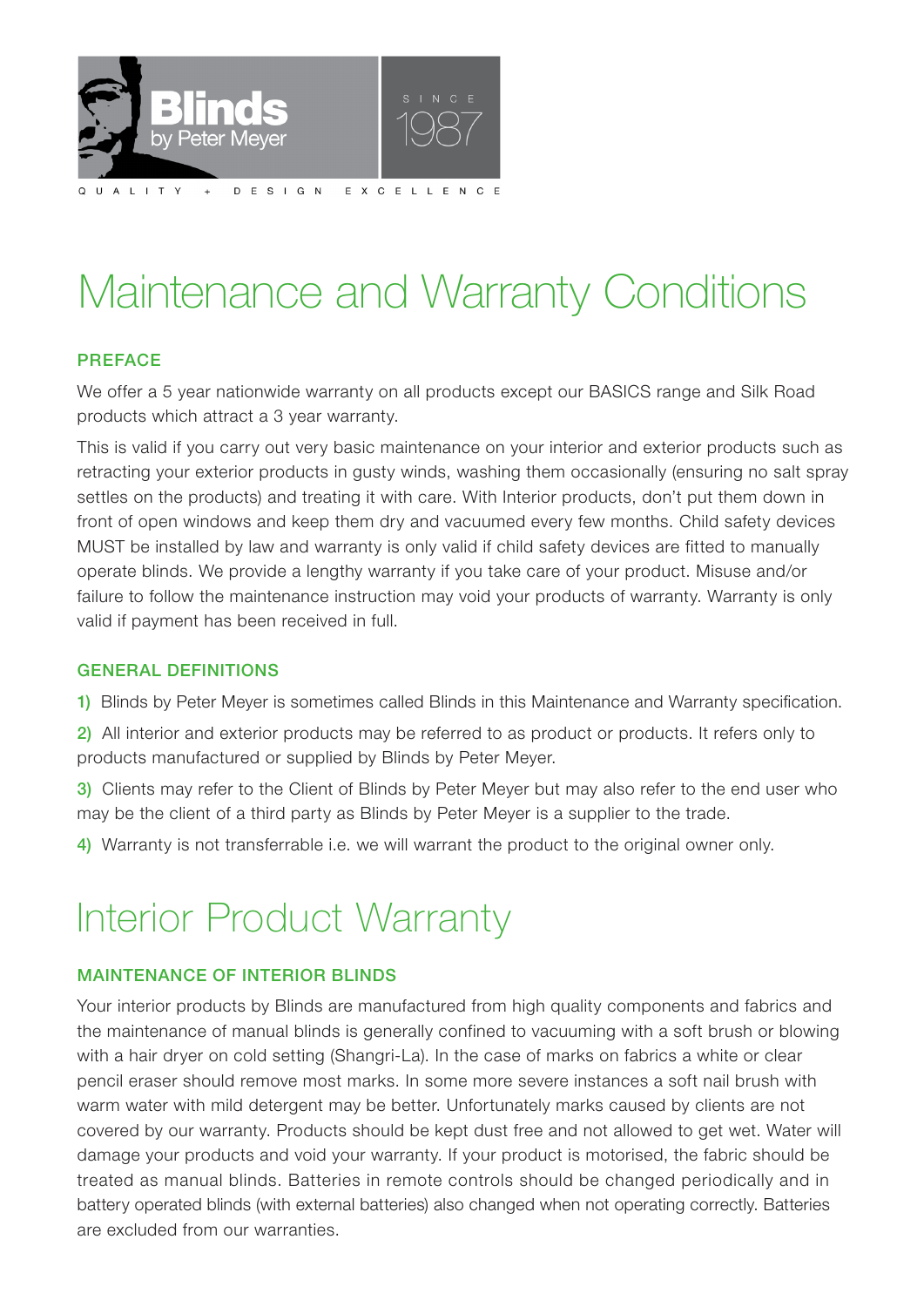

### GENERAL WARRANTY FOR INTERIOR BLINDS & SILENT GLISS CURTAIN TRACKS

Fabrics, workmanship and hardware are covered for Five (5) years from date of invoice.

Warranty does not cover the cost of removal, re-installation or dispatch. Our Warranty does not cover abuse, water damage, incorrect installation (when not installed by Blinds by Peter Meyer) or normal wear and tear. The most common cause of damage to blinds is a window being left open whilst the blind is in the down position or over rolling of blinds when chain stoppers and child safety devices are not installed during initial install. This action will void your warranty. Warranty is on product only. Products must be returned to Blinds by Peter Meyers factory for warranty claims. Blinds will not be responsible for costs involved in removal or re-installation of warranty claims. The returned blinds will need to be packed suitably so as not to be damaged in transit on return to our factory. Any damage in freight will be the responsibility of the customer. This warranty specifically covers blinds & Silent Gliss curtain tracks produced by Blinds by Peter Meyer. Batteries are not covered under this warranty. Venetian prices in bold within our Interiors Pricelist are larger than our recommended size and fall outside our warranty conditions. Fabric dye lots and fabric specifications can vary over time and replacement blinds may not match perfectly, replacing other blinds to match is not covered by warranty unless the remaining product are not of merchandisable quality. Approved child safety devices are supplied with our interior products and must be fitted to claim warranty. Roller blinds with a 3:1 size ratio, i.e. drop should not be 3x longer than the width due to potential fabric cupping and tracking may be void of warranty. In the case of manual roller blinds, the stop balls we supply must be fitted or warranty will be voided. Products larger than the sizes stated in our Interior Pricelist price tables are not covered by warranty. We will repair such products at cost.

#### HABITUS VENETIANS

Habitus Venetians are rated at 60C and temperatures in excess of this may cause permanent damage to the product. Please ensure that you select appropriate windows for this product and ensure that the direction the window faces and the climate it is installed into is appropriate to ensure the blind will not be exposed to heat greater than 60 degrees Celsius. Blinds that are damaged by heat will not be covered under warranty.

#### WARRANTY ON INSTALLATION

If the product is installed directly by Blinds subcontractors, Blinds will warrant that the installation is carried out in a workmanlike manner not withstanding that the medium we are installing into may be beyond our control and we cannot warrant that the timber, concrete, brick, gyprock or other medium is sound. Our expectation is that the installation medium is sound but we can only inspect this visually. Your properties condition is your responsibility.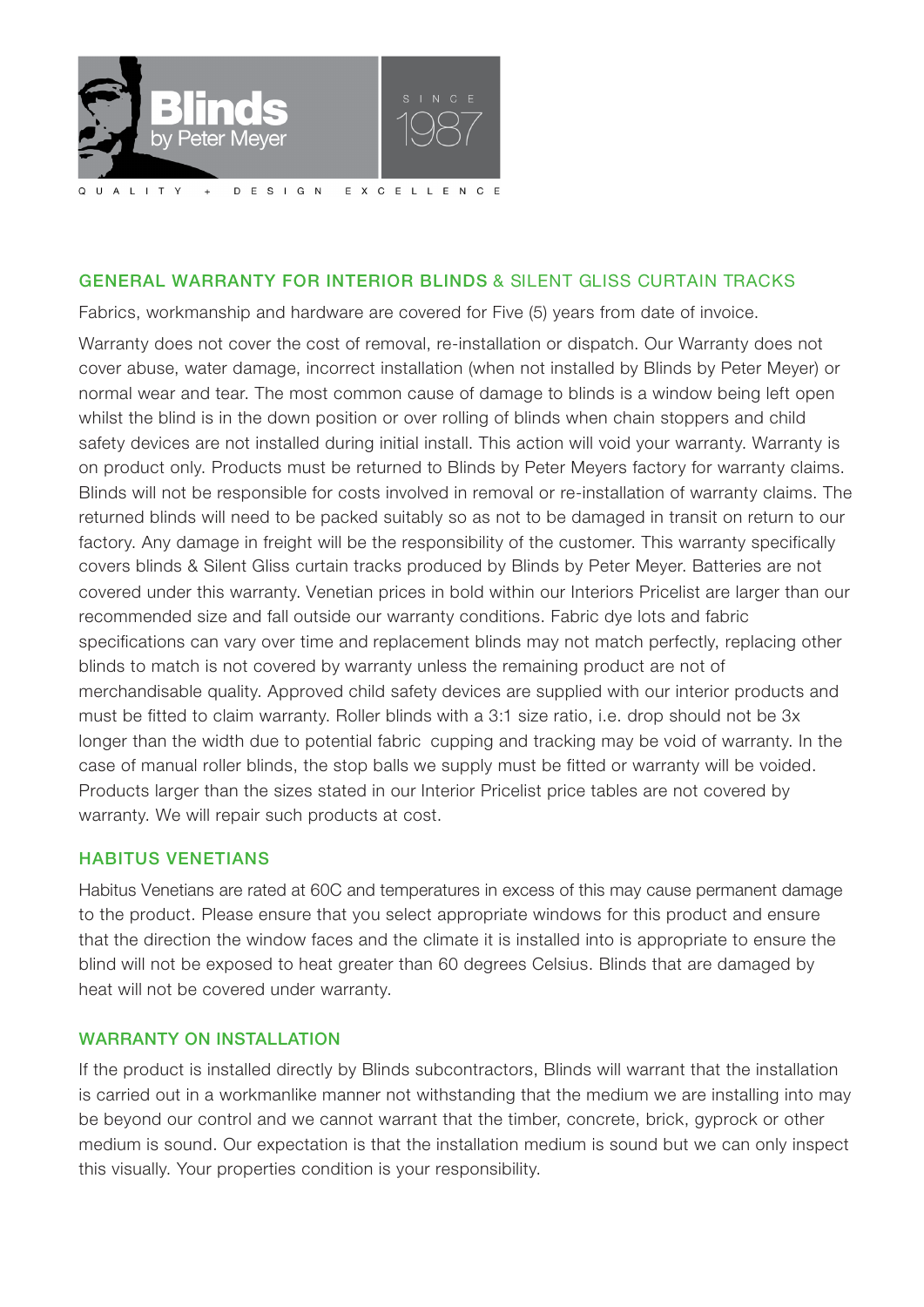

# Exterior Product Warranty

# GENERAL DEFINITION

Please Warranty does not cover the cost of removal, re-installation or dispatch.

### MAINTENANCE OF EXTERIOR BLINDS

#### 1. FABRIC MAINTENANCE

Acrylic canvas fabrics are natural products whose appearance may change over time and in varying weather conditions. These changes, including waffling, veining and folding, are normal and consistent with the manufacturer's specifications. lf the awning is retracted when wet, then extend the awning at the first opportunity to allow the fabric to dry so as to discourage the growth of algae, mildew or other fungal growth. Where Dickson Orchestra fabric has been fitted, this material has been treated with Sunacryl and Cleanguard which helps it retain its colours, resist fading and repel dirt. To maintain the appearance and life of the fabric, clean the fabric by brushing regularly with a soft, dry brush. Occasionally hose down with clean, cold water on sunny days. Do not allow dirt, dust, grime, leaf litter and bird matter to remain on the fabric as these are mediums for bacterial growth. Rinse the fabric as soon as possible to remove foreign matter. For persistent stains, use a natural soap based mild detergent diluted in lukewarm water, then rinse. Do not use strong bleaches. For fibreglass or polyester based materials with a polymer coating, use a clear coloured cleaner such as Spray and Wipe. Be sure to test the effect of the cleaner on a discreet piece of the fabric to ensure the material is not stained or bleached by the product. For difficult marks, fabric cleaners are avthis visually. Your properties condition is your responsibility.

#### 2. WIND AND RAIN CONDITIONS

Our Exterior Rollers, Pivot Arm and Folding Arm awnings will generally withstand wind up to around 29-38 km per hour. Not withstanding this suggestion, it is the responsibility of the customer to retract the awning in windy conditions. We suggest that if the wind is gusty and it's uncomfortable outside, awnings in particular should be retracted. Our products are not intended to be waterproof. Water will generally not damage an exterior awning or exterior roller blind fabrics however if you need to retract them when they are wet, they should be extended as soon as practical and allowed to dry. We recommend wind or motion sensors on all external blinds, this is an excellent safety device to retract your awning when winds get too strong. It's a safety device and not a failsafe device. These need to be maintained to be effective, please ensure batteries are changed regularly and dirt and spiders webs do not impede the operation of the wind sensor.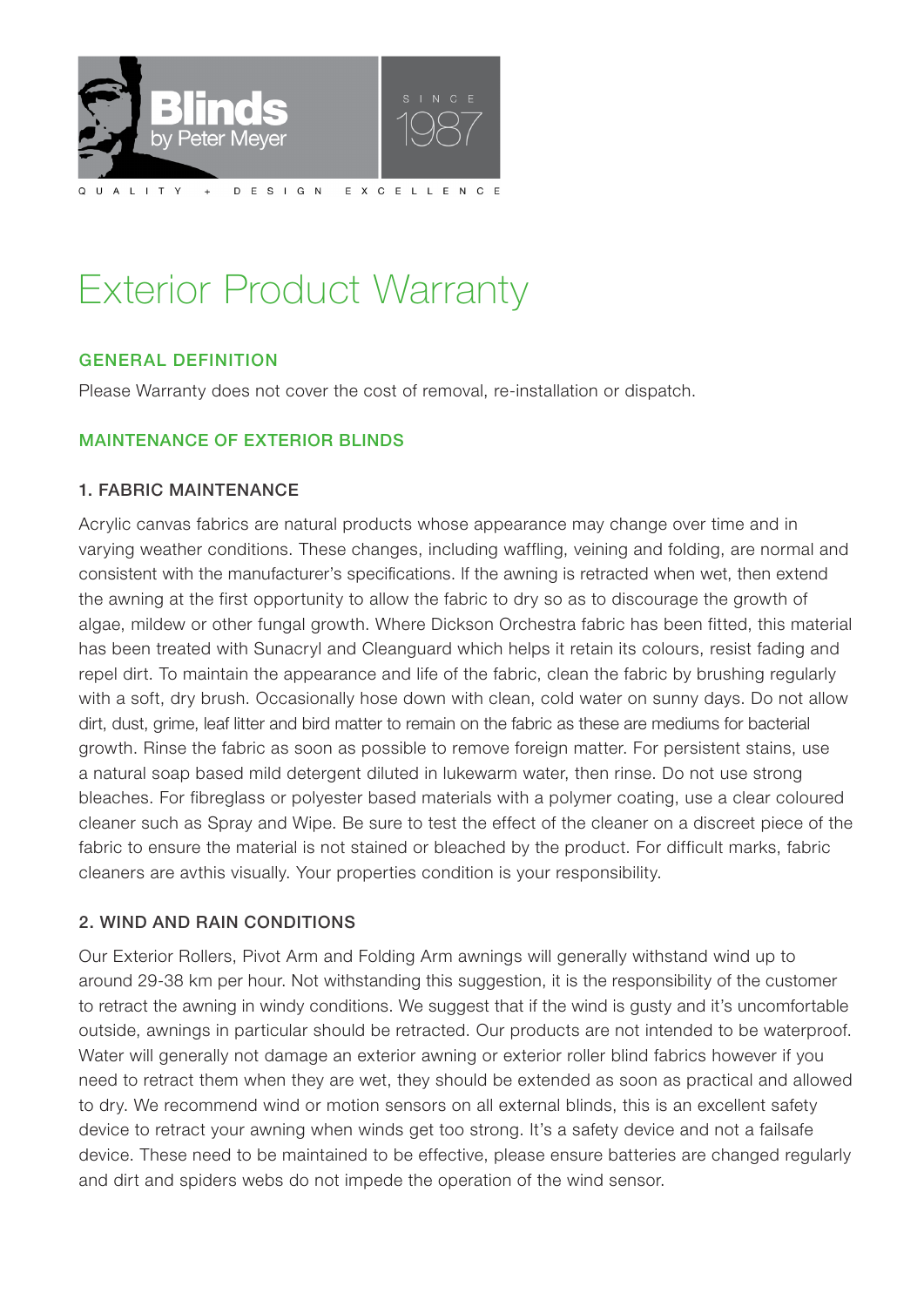

# 3. FRAME MAINTENANCE - POWDERCOATING

To maintain your warranty, please don't allow dirt or salt to accumulate on the powder coating (or fabric for that matter). You should wash the powder coating with mild detergent every 6-12 months. More often near the coast to prevent salt build up. Please avoid allowing things like paint, concrete, harsh cleaning materials, solvents etc to come into contact with your powder coating or fabrics. If this occurs please rinse with cold water and mild detergent or natural soap immediately. Try to avoid water getting on or around your motors. We recommend the use of Silicone spray (not WD40) on your moving parts avoiding the fabric and motor. This should be done annually or as necessary. This is the responsibility of the customer and is general maintenance.

# 4. OPERATING SYSTEM, CONSERVATORY SYSTEMS AND AWNINGS

A conservatory awning operates on a spring loaded tension system with drive tapes. Any repair to the operating system should only be done under the direction of Blinds by Peter Meyer by an authorised and experienced technician.

# 5. MANUAL OPERATING SYSTEMS

Exterior Rollers and Folding Arm Awnings may be fitted with a manual operating system. Crank handles are supplied to operate all manual blinds. If the operation becomes stiff or difficult try operating in the opposite direction to remove any adverse pressure. Also try using the handle perpendicular to the eyelet on the gearbox.

# 6. REPAIRS AND MAINTENANCE

Repairs or service to your product should only be undertaken by experienced technicians. Repairs done by a party other than the Distributor or a technician approved by Blinds by Peter Meyer may void the product warranty. For after sales service, the consumer should first contact the Blinds by Peter Meyer distributor who supplied and installed the product

#### GENERAL INFORMATION

Our products are designed to protect from the sun in calm weather. In strong winds your product should be retracted. Our products are not designed as wind breaks or shelters from rain with some exceptions. Awnings should not be allows to hold water and please don't hang anything from your Exterior Roller Blinds or awnings. We strongly recommend the use of wind, rain and motion sensors but these are not infallible and of course this does not apply to manual products. It is highly recommended that products be retracted when unattended. Your motor is usually pre-set and adjusted by your installer and does not require any adjustment by the consumer. If your motor is used repeatedly in a short period, it will overheat and automatically cut out until it cools down.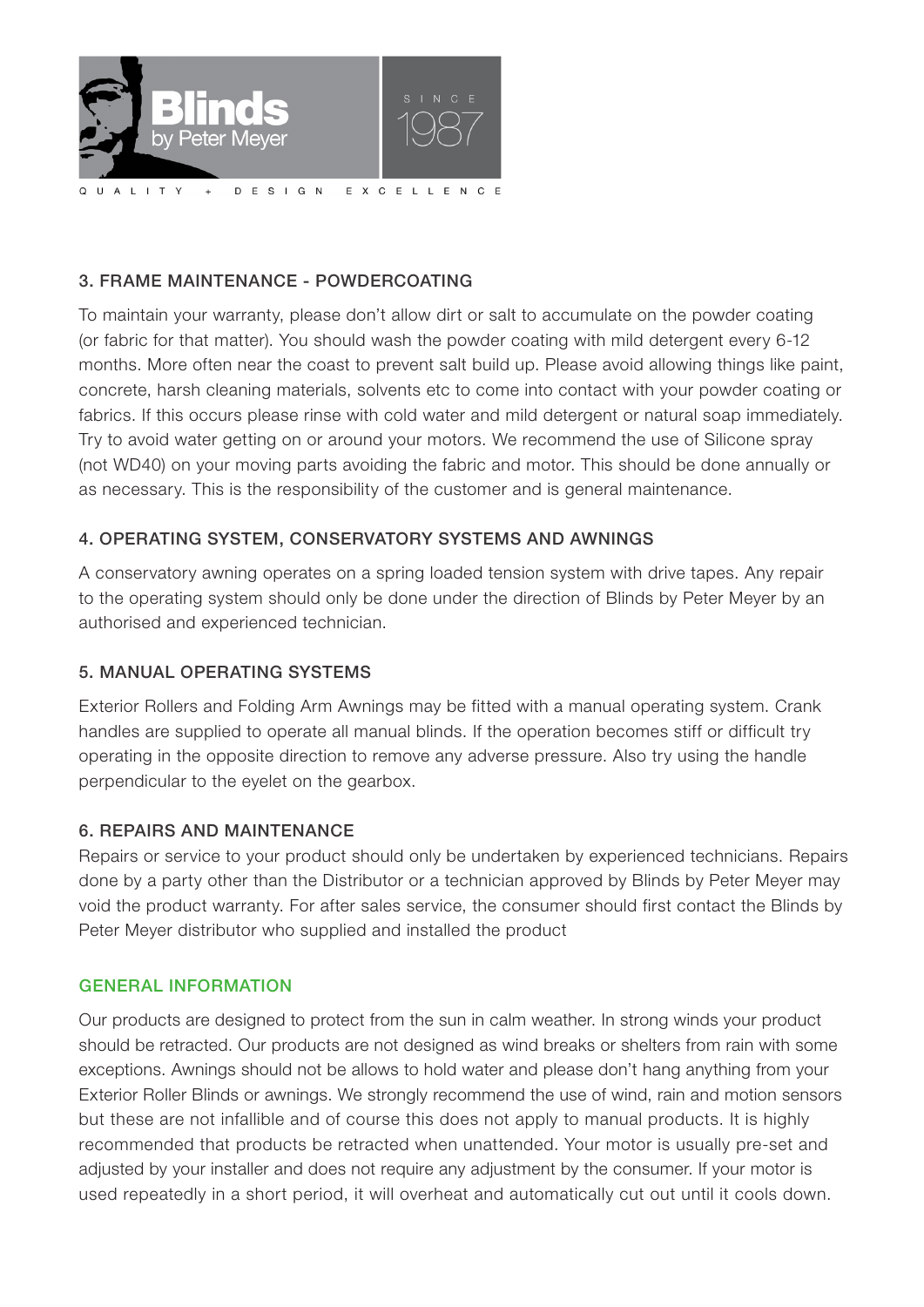

This is a normal function and a safety override on your motor. Please avoid direct wetting of the motor and ensure that the power cable loops down to allow any potential water to drip off the bottom of the cable loop rather than running directly into the motor, not forming this loop will void the warranty. Also do not press the control buttons repeatedly as this may alter the preset limits on the motor. We recommend that you clean the spinner on your wind and remote sensors regularly. Also, change batteries in remotes and Motion sensors regularly as well.

### WARNING

Extreme care is required when adjusting the arms on a folding arm awning. The arms have a high tension internal spring mechanism that can snap forward if inadvertently released from the back support bar or extruded aluminium front bar and can cause serious damage or injury if released. In particular do not adjust, release or undo the fixings connecting the arms to the back bar/cassette or front bar. Adjustments or repairs to awnings should only be undertaken by experienced technicians recommended by Blinds by Peter Meyer. Extreme care is required with motorised products. Avoid water contact with motor systems and do not attempt to adjust the motor settings. Awnings should be operated (ie extended and retracted) at least every two months to maintain proper working order.

#### WARRANTY OF EXTERIOR BLINDS.

Subject to Clause 5, below, Blinds by Peter Meyer warrants that the Goods shall be free from defects in material and workmanship for a period of five years from the date of invoice to the Distributor in the case of folding arm awnings, retractable roof system, Exterior roller blinds, conservatory awnings and pivot arm awnings. Components supplied by Blinds by Peter Meyer that fail during this period will be replaced or repaired at the discretion of Blinds by Peter Meyer free of charge upon receipt of a purchase order from the Distributor and the return of the defective parts or goods to Blinds by Peter Meyer. This Warranty is limited to the replacement of the parts, with Blinds not being liable for costs incurred in returning the parts or goods, electrician's and other trades costs, attendance at the site of the installed Goods or for any subsequent installation costs. The Warranty is based on Blinds by Peter Meyer being provided, free of charge, clear access and a suitable, safe, work platform, if requested by Blinds by Peter Meyer or their agent/distributor, to assess any repair work required. Attendance at the site of the installed Goods to inspect the Goods pursuant to a claim under this Warranty is at the discretion of Blinds by Peter Meyer lf required by Blinds by Peter Meyer, the goods are to be returned to Blinds by Peter Meyer premises for inspection at the cost of the distributor. Any claims for replacement of Goods under this Warranty are to be made to Blinds by Peter Meyer by the distributor that supplied the Goods to the consumer servicing the product, including replacement of parts supplied by Blinds by Peter Meyer under this warranty, is the responsibility of the distributor. Replacement parts supplied under warranty will need to be replaced onsite by Blinds by Peter Meyers distributor should the product not be returned to Blinds by Peter Meyer.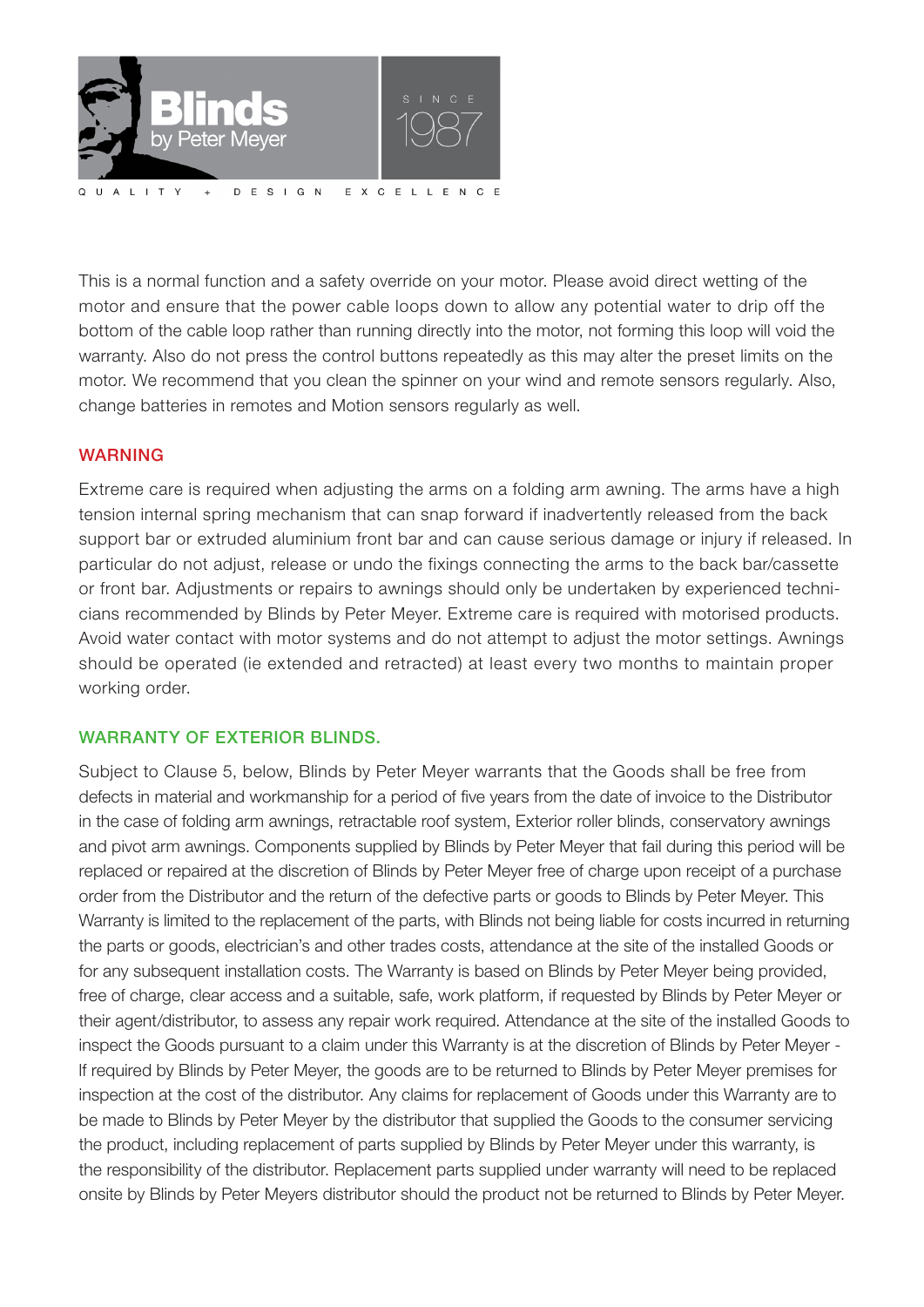

# **EXCLUSIONS**

A) Fair wear and tear.

B) Damage resulting from accidents, negligence, neglect or default on the part of the distributor (including incorrect installation of the Goods), consumer or third parties.

C) Damage, including adjustment to the pitch settings of folding arm awning, resulting from storm, wind, rain, hail or snow.

D) Damage resulting from the distributor or consumer not following the Maintenance instructions for the goods.

E) Damage to or deterioration in the performance of the goods when repairs or adjustments to the goods have been undertaken by a party other than Blinds by Peter Meyer or a technician approved by Blinds by Peter Meyer.

F) Deterioration of surface finishes due to exposure to ocean salt spray or other corrosive atmosphere including hazardous industrial processes.

G) When any coating agent, other than a mild detergent diluted in lukewarm water for cleaning purposes, is applied to the fabric.

H) Labour, third party costs or electrical costs (other than the direct replacement of components forming part of the Automation Systems supplied by Blinds by Peter Meyer).

I) Goods ordered outside of recommended specifications and goods purchased from parties other than Blinds by Peter Meyer or a Distributor.

J) Fabrics, Automation Systems or any other item fitted to the Goods that were not supplied by Blinds by Peter Meyer

K) Consumable items that form part of the Goods including tape/rope drives on conservatory systems,

L) Small colour variations from powder coating colour samples and between components and profiles and variations in fabric colours from samples that are caused by industrial processes.

M) Changes or variations in the fabric including veining and folding over time caused by the natural reaction of the fabric to the environment.

N) Interference with radio signals of Automation Systems caused by any external factors, including radio signals in the vicinity of the products, or internal electric systems to which the Goods are connected.

O) Water damage to Automation Systems or interference with the Automation System controls caused by the Consumer or a third party changing the limit settings of the Goods. All implied terms, conditions and warranties are to be excluded from this agreement, except for those that are mandatory by the law within the New South Wales jurisdiction.

P) Goods that fall outside the Five (5) year warranty period